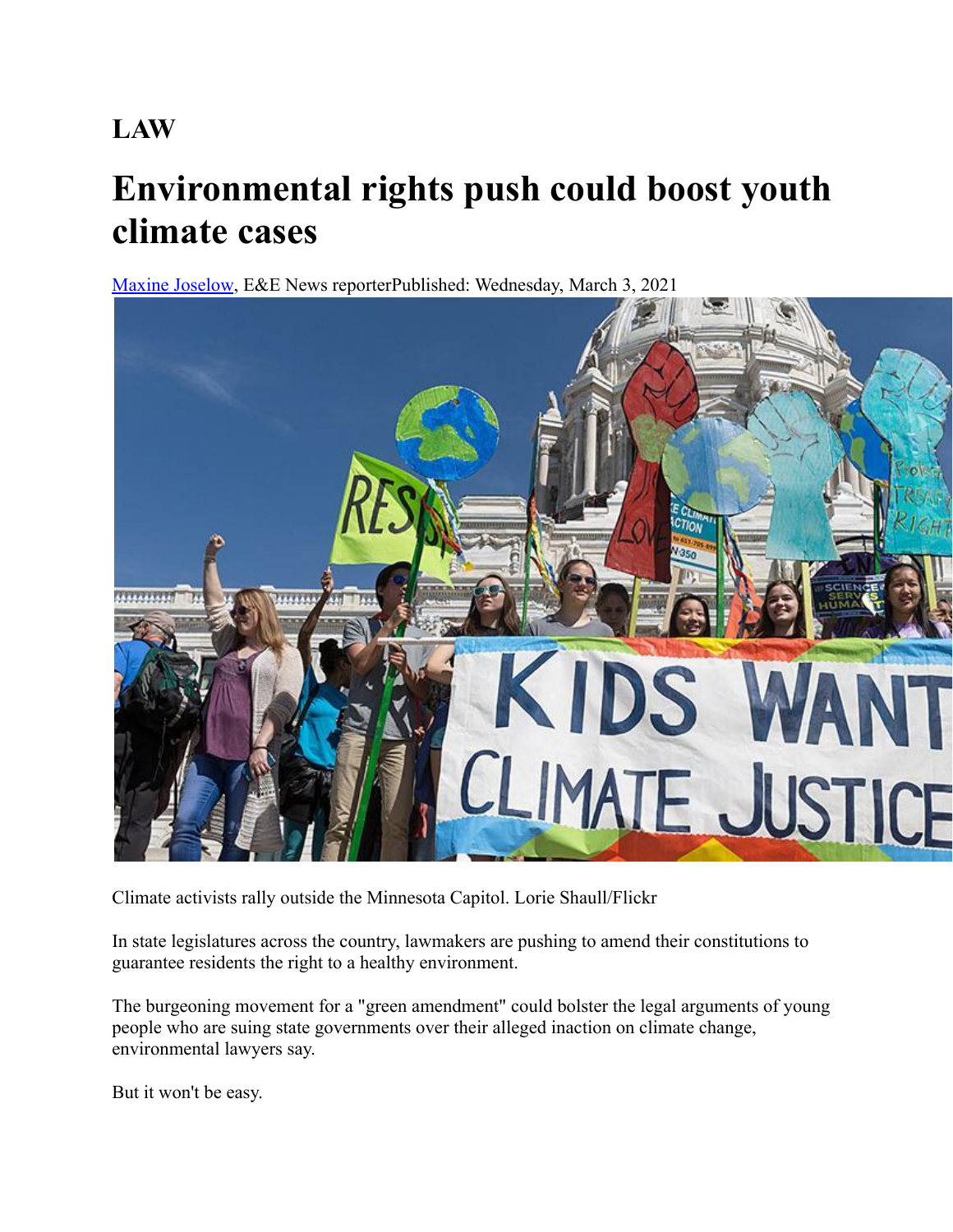"The chances of one of these constitutional amendments passing in the next few months or the next year seem pretty low," said Sean Hecht, co-executive director of the Emmett Institute on Climate Change and the Environment at the UCLA School of Law.

"That doesn't mean that I don't think the movement has value," Hecht continued. "It elevates these issues. And there are real benefits to articulating that the state has to view itself as a trustee of natural resources."

Lawmakers have introduced green amendments in 11 states so far, including Hawaii, Kentucky, Oregon, New York, New Jersey, New Mexico, Vermont, Washington and West Virginia.

While the language varies, the amendments generally assert that state residents have a fundamental right to clean air, clean water, a healthy environment and a stable climate system.

That language mirrors claims in a host of lawsuits brought by young people alleging that governments have failed to safeguard their right to a stable climate system, which they say is inherently enshrined in the constitution.

*Juliana v. United States*, also known as the kids' climate case, is the highest-profile of these lawsuits. The 21 young challengers are expected to take their fight to the Supreme Court after the 9th U.S. Circuit Court of Appeals declined to reconsider its decision to scrap their case (*[Climatewire](https://www.eenews.net/climatewire/stories/1063724905/)*, Feb. 11).

Like the *Juliana* challengers, the young people involved in climate rights cases have encountered many setbacks. Judges have generally found that the youths have raised political questions for the legislative and executive branches of government to resolve, rather than the courts.

A green amendment could change that.

"If there were a state constitution that actually articulated that everybody has a right to a livable atmosphere and a stable climate, it seems pretty clear to me that cases in the mold of *Juliana* would have a stronger possibility of success than they have right now," Hecht said.

## **'We are being very clear'**

The concept of a green amendment was the brainchild of Maya van Rossum, a longtime environmentalist who's known as the Delaware Riverkeeper for her work to protect the health of the Delaware River and its tributaries.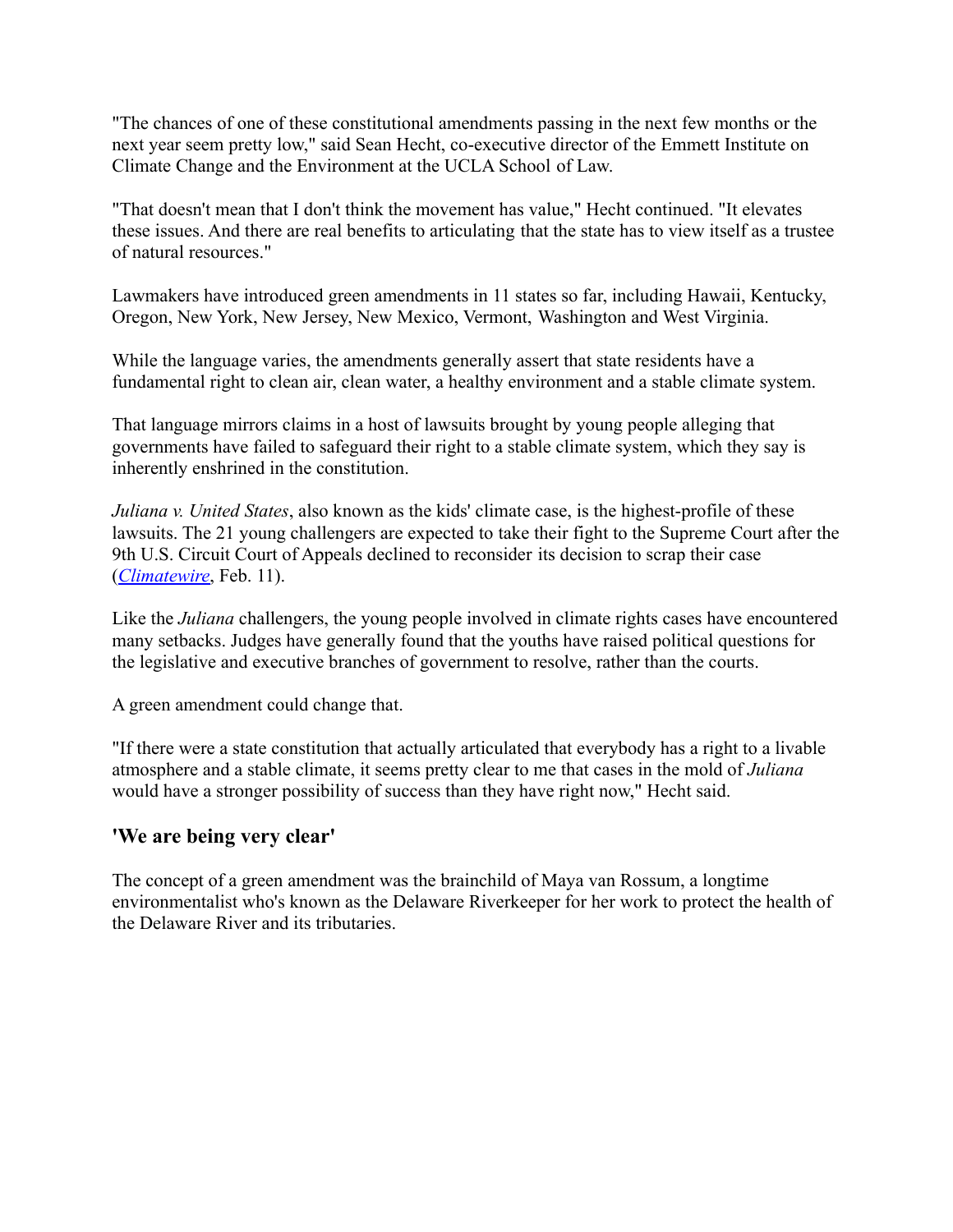

Maya van Rossum. Green Amendments for the Generations

In 2013, van Rossum spearheaded a legal challenge to a 2012 Pennsylvania law designed to facilitate drilling for natural gas.

She notched a significant victory when the Pennsylvania Supreme Court found that major parts of the law violated Article 1, Section 27 of the state constitution, which requires the state to "conserve and maintain" public resources "for the benefit of all the people."

The court's [ruling](https://www.delawareriverkeeper.org/sites/default/files/Robinson%20Township%2C%20DRN%20v%20Commonwealth%20of%20PA%20%282016-09-28%29.pdf) in *Robinson Township v. Pennsylvania* breathed new life into that section of the state constitution, van Rossum wrote in her 2017 book "The Green Amendment: Securing Our Right to a Healthy Environment."

In a phone interview, van Rossum said she views her advocacy for a green amendment as separate from — and potentially more successful than — the youth climate litigation.

The young challengers "have been trying to have courts read into constitutional language or common law language ... and stretch it to include the climate. But the language is not explicitly there," she said.

"The value of a green amendment is we are not trying to get judges to read anything into unclear language," she added. "We are being very clear."

#### **'The people need a voice'**

The Montana Constitution already states that "present and future generations" have the right to a "clean and healthful environment." Following in Montana's footsteps, 10 state legislatures are in the early stages of considering green amendments, with bills introduced and advancing through committees.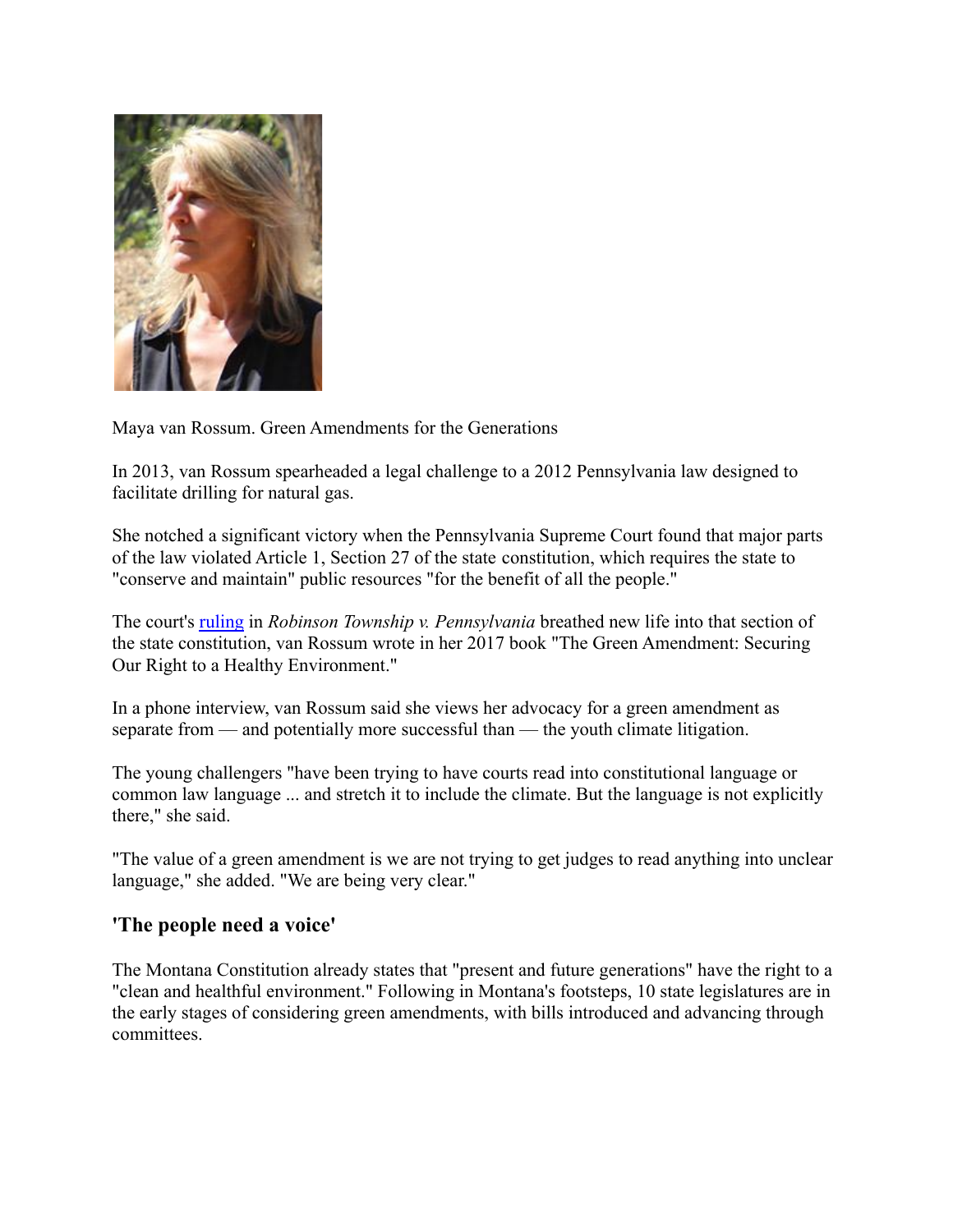New York is the furthest along. Earlier this year, the New York State Senate voted 48-14 for the second passage of a green amendment bill. The measure must now pass a second time in the full state Assembly to be placed on the state ballot in November.

In New Mexico, a green amendment [resolution](https://www.nmlegis.gov/Sessions/21%20Regular/resolutions/senate/SJR03.pdf) passed the state Senate Rules Committee on a party-line vote last month. If the legislation clears both chambers, it would go to voters in 2022.

State Sen. Antoinette Sedillo Lopez, one of three Democratic sponsors of the measure, said she was inspired to propose a green amendment after reading van Rossum's book and witnessing the fossil fuel industry's political clout in the state.

"The oil and gas industry, and specifically the [New Mexico Oil & Gas Association], is very dominant in the state. Until I joined the Legislature, I didn't know how dominant," she said in a phone interview off the state Senate floor.

When Sedillo Lopez introduced a recent bill to halt new fracking permits in the state for four years, she recalled, "you would've thought I'd committed a heinous crime. I was a pariah in the Legislature."

But when the Democrat held a town hall for her constituents in Albuquerque, she got a standing ovation for the bill.

"So what I realized is the people need a voice," Sedillo Lopez said. "The people need to express to the Legislature how important this beautiful state is to them, and how fragile the environment is, and how important it is to protect it."

Some conservative interests, however, have voiced opposition to the proposal.

The amendment seems "geared toward increasing legal costs and legal grounds to sue over some nebulous vision of not having access to clean air, clean water or a clean environment," said Paul Gessing, president of the Rio Grande Foundation, a libertarian-leaning think tank in Albuquerque.

Gessing said the New Mexico resolution ignores that the environment has gotten cleaner since the passage of laws and regulations that have curbed pollution from the oil and gas sector.

"There's a lot of environmental groups out there that do not like the oil and gas industry and want to do anything they can do to essentially clamp down on it," he said.

## **The atmosphere in the courts**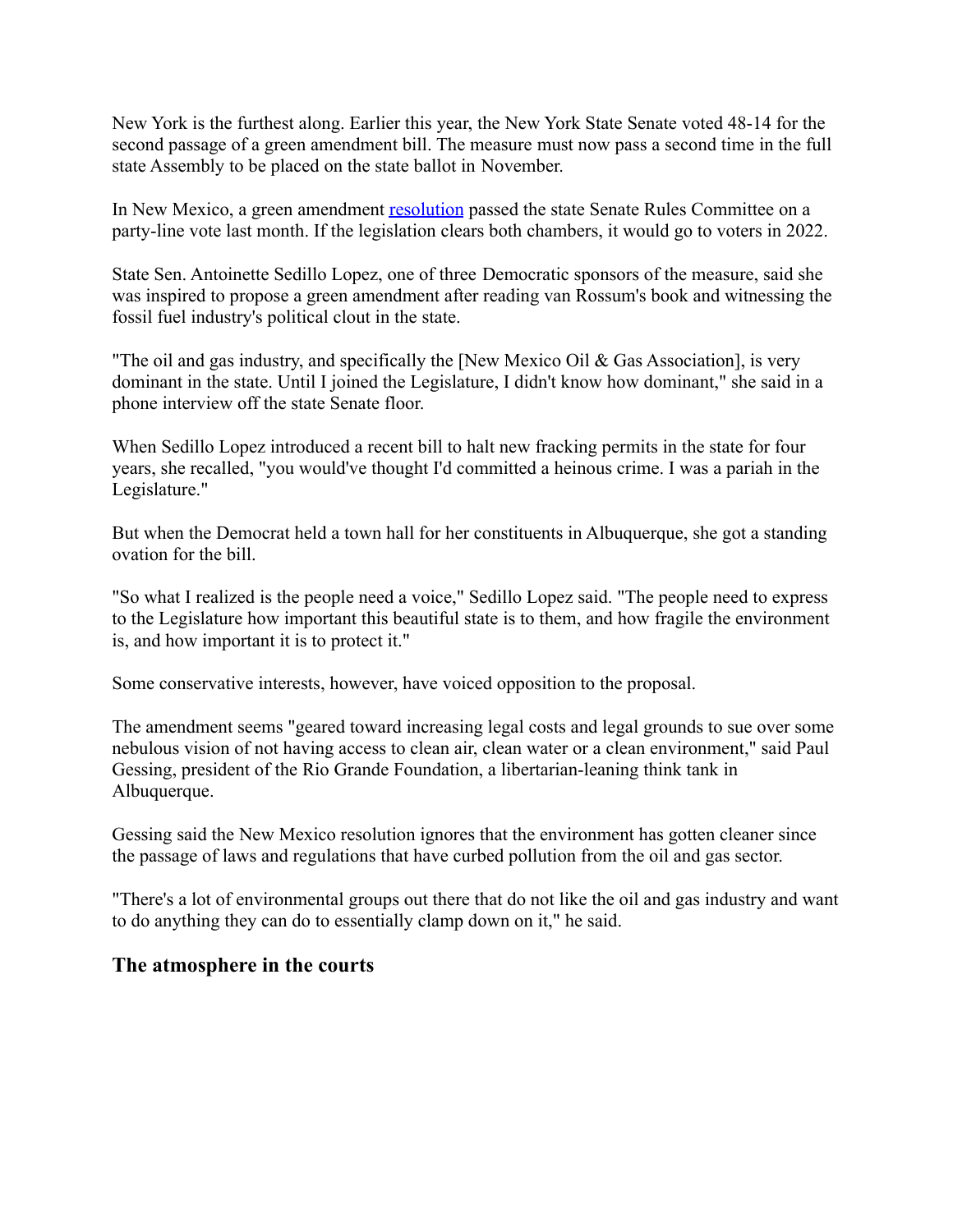

State Sen. Antoinette Sedillo Lopez of New Mexico (center) is one of three Democratic sponsors of a measure that aims to make the right to a healthy environment part of the state's constitution. Sedillo Lopez/Flickr

The challengers in the wave of youth climate cases have pioneered a different approach.

Our Children's Trust, an Oregon-based nonprofit group representing young people in *Juliana* and other cases, has relied heavily on the public trust doctrine, which holds that the government must preserve natural resources for public use.

Courts have historically found that the doctrine applies to waterways. They have never affirmed the novel legal theory that it applies to the atmosphere, where record-high concentrations of greenhouse gases are warming the Earth.

Take New Mexico. In 2011, 16-year-old Akilah Sanders-Reed sued then-Gov. Susana Martinez (R) and the state government with the support of Our Children's Trust, alleging that they had shirked their "public trust duty" to protect the atmosphere by repealing greenhouse gas regulations.

A state judge rejected that argument, and a three-judge panel of the New Mexico Court of Appeals agreed.

"We conclude that the courts cannot independently intervene to impose a common law public trust duty upon the State to regulate greenhouse gases in the atmosphere," Judge Timothy Garcia wrote in the ruling.

So does Julia Olson, the executive director and chief legal counsel of Our Children's Trust, think a green amendment in New Mexico and other states would help her cause?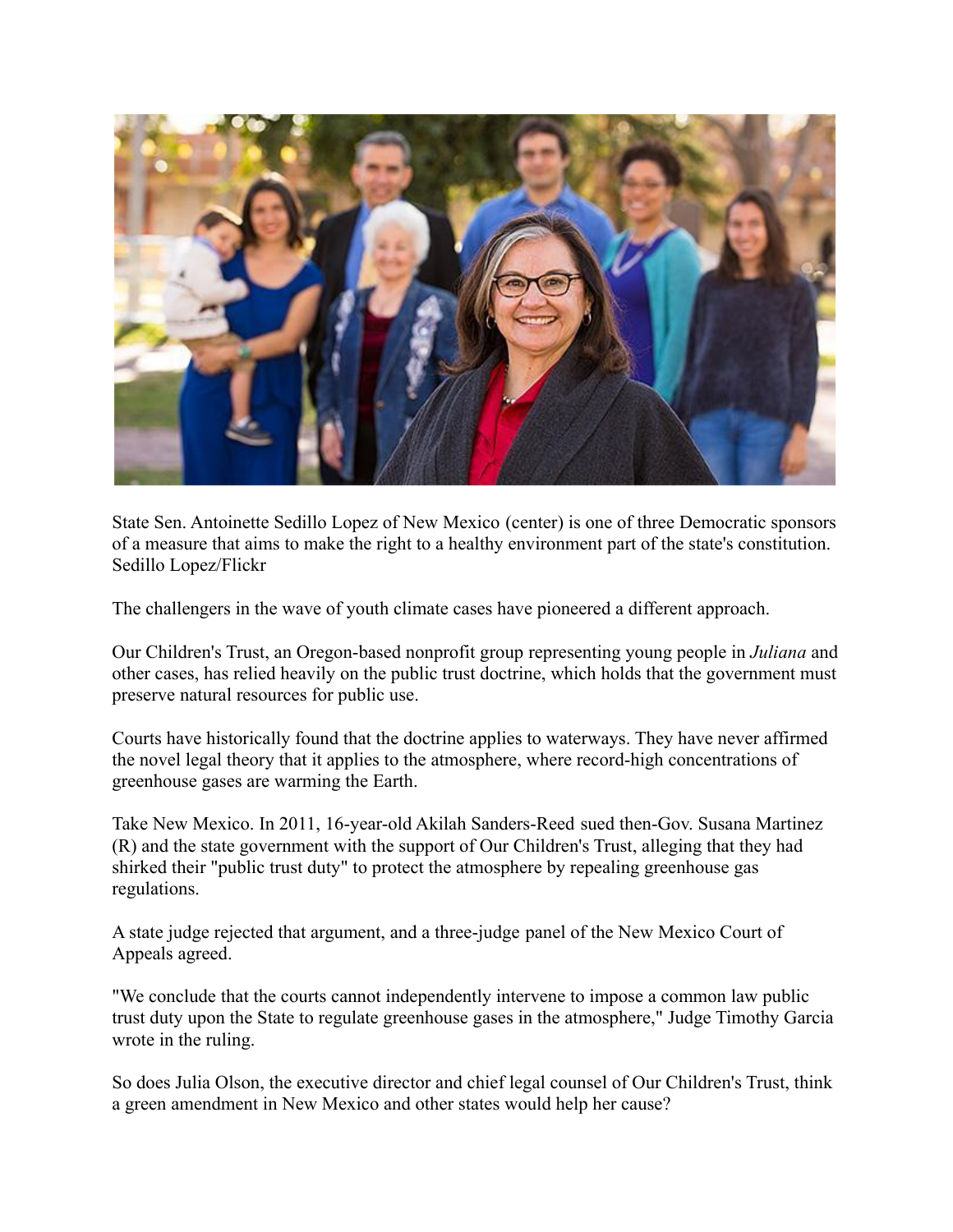In an interview, Olson did not directly address that question, although she sought to walk a fine line between praising and dismissing the amendment push.

"I think it's great to codify those rights in constitutions. And it also is not necessary to codify those rights in order to protect them," she said. "So one, I support the effort, and two, it's not legally necessary."

Olson noted that while the Alaska Constitution contains some language about "conservation of all natural resources," Our Children's Trust helped 16 young Alaska Natives and Alaskans file a complaint against the state government alleging that its promotion of fossil fuels violated the state constitution. The case is currently pending in the Alaska Supreme Court.

"You can have these express rights in the constitution, but they're only as strong as the system they're built on," Olson said. "And if you can't enforce them, then it's just a piece of paper."

#### **The international context**

When it comes to embedding environmental rights in constitutions, the United States is the exception rather than the rule.

More than 80% of the United Nations' member countries — 156 out of 193 — recognize the right to live in a safe, clean, healthy and sustainable environment, according to a recent [report](http://www.srenvironment.org/report/good-practices-in-implementing-the-right-to-a-healthy-environment-2020) by U.N. Special Rapporteur David Boyd.

For example, the Constitution of Norway states that "[e]very person has a right to an environment that is conducive to health and to natural surroundings whose productivity and diversity are preserved."

In addition, Article 2 and Article 8 of the European Convention on Human Rights (ECHR) protect the rights to life, private life, family life, home and correspondence.

Still, challengers in Europe have had mixed success when invoking these provisions to try to force governments to slash planet-warming emissions.

In a landmark 2019 ruling, the Supreme Court of the Netherlands found that the Dutch government must do more to curb greenhouse gas emissions and protect residents from climate change under Articles 2 and 8 of the ECHR (*[Climatewire](https://www.eenews.net/climatewire/stories/1061883283/)*, Dec. 23, 2019).

But in a December decision, Norway's Supreme Court ruled that the government hadn't violated the country's constitutional right to a clean environment when it sold leases for new oil exploration in the Arctic. The judges noted that Norway planned to export the oil — and the emissions stemming from it — to other nations.

Markus Gehring, an expert on European environmental law at the University of Cambridge, said that while such constitutional rights are "helpful," the Norwegian ruling ultimately revealed their limitations.